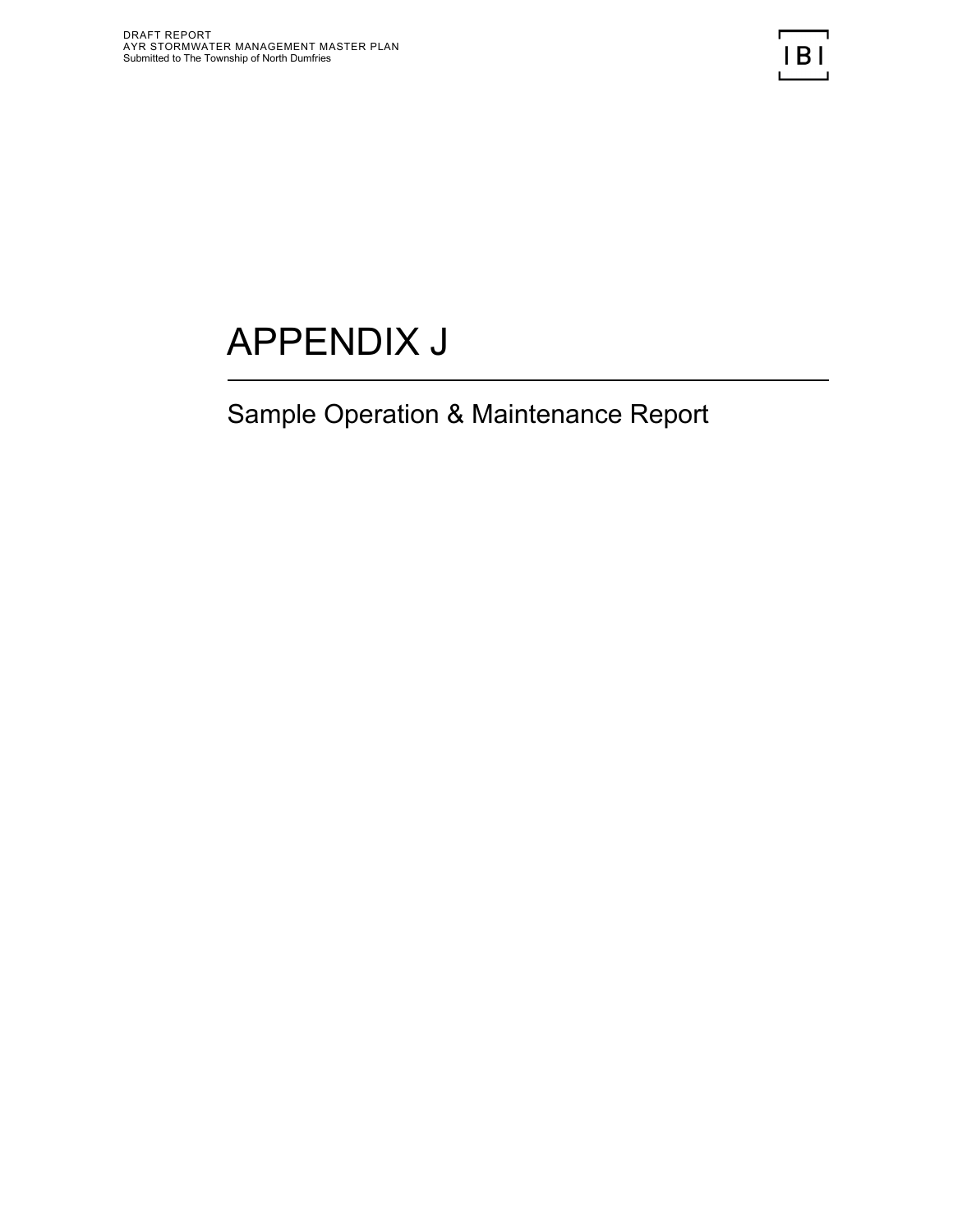|                                                                                   |                         |                | Name of Subdivision<br>File No.<br>Date: |              |                     |
|-----------------------------------------------------------------------------------|-------------------------|----------------|------------------------------------------|--------------|---------------------|
| <b>SWM Facility Operation and Maintenace Costs</b><br>Based on Table 7.5 MOE 2003 | Α<br><b>Maintenance</b> | B              | $\mathsf{C}$                             | D            | <b>Annual Cost</b>  |
| <b>Type of Maintenance</b>                                                        | Interval (yrs)          | Unit           | <b>Unit Price</b>                        | Quantity     | $=(C \times D) / A$ |
| <b>Litter Removal</b>                                                             | $\mathbf{1}$            | ha             | 2,000<br>Ś                               | 0.88         | \$<br>1,760         |
| <b>Grass Cutting</b>                                                              | $\mathbf{1}$            | ha             | \$<br>250                                | 0.88         | \$<br>220           |
| <b>Weed Control</b>                                                               | $\mathbf{1}$            | ha             | Ś<br>2,500                               | 0.88         | \$<br>2,200         |
| Vegetation Maintenance (Aquatic/ Shoreline Fringe)                                | 5                       | ha             | 3,500                                    | 0.20         | \$<br>137           |
| Vegetation Maintenance (Upland/Flood Fringe)                                      | 5                       | ha             | 1,000                                    | 0.20         | \$<br>41            |
| Sediment Removal (vacuum truck or manual)                                         | 15                      | m <sup>3</sup> | 120                                      | 1019         | \$<br>8,148         |
| Sediment Testing (lab tests on quality)                                           | 15                      | each           | \$<br>3,000                              | $\mathbf{1}$ | \$<br>200           |
| Sediment Disposal (off-site landfill)                                             | 15                      | m <sup>3</sup> | 300                                      | 1019         | \$<br>20,370        |
| Sediment Disposal and Landscaping (on-site)                                       | n/a                     | m <sup>3</sup> | ς<br>5                                   |              |                     |
| Inspection (Inlet/Outlet, etc.)                                                   | $\mathbf{1}$            | each           | 100                                      | 4            | \$<br>400           |
| Pervious Pipe cleanout (flushing)                                                 | 5                       | m              | Ś<br>1                                   | 10           | \$<br>2             |
| Pervious Pipe cleanout (Radial Washing)                                           | 5                       | m              | \$<br>$\overline{2}$                     | 10           | \$<br>4             |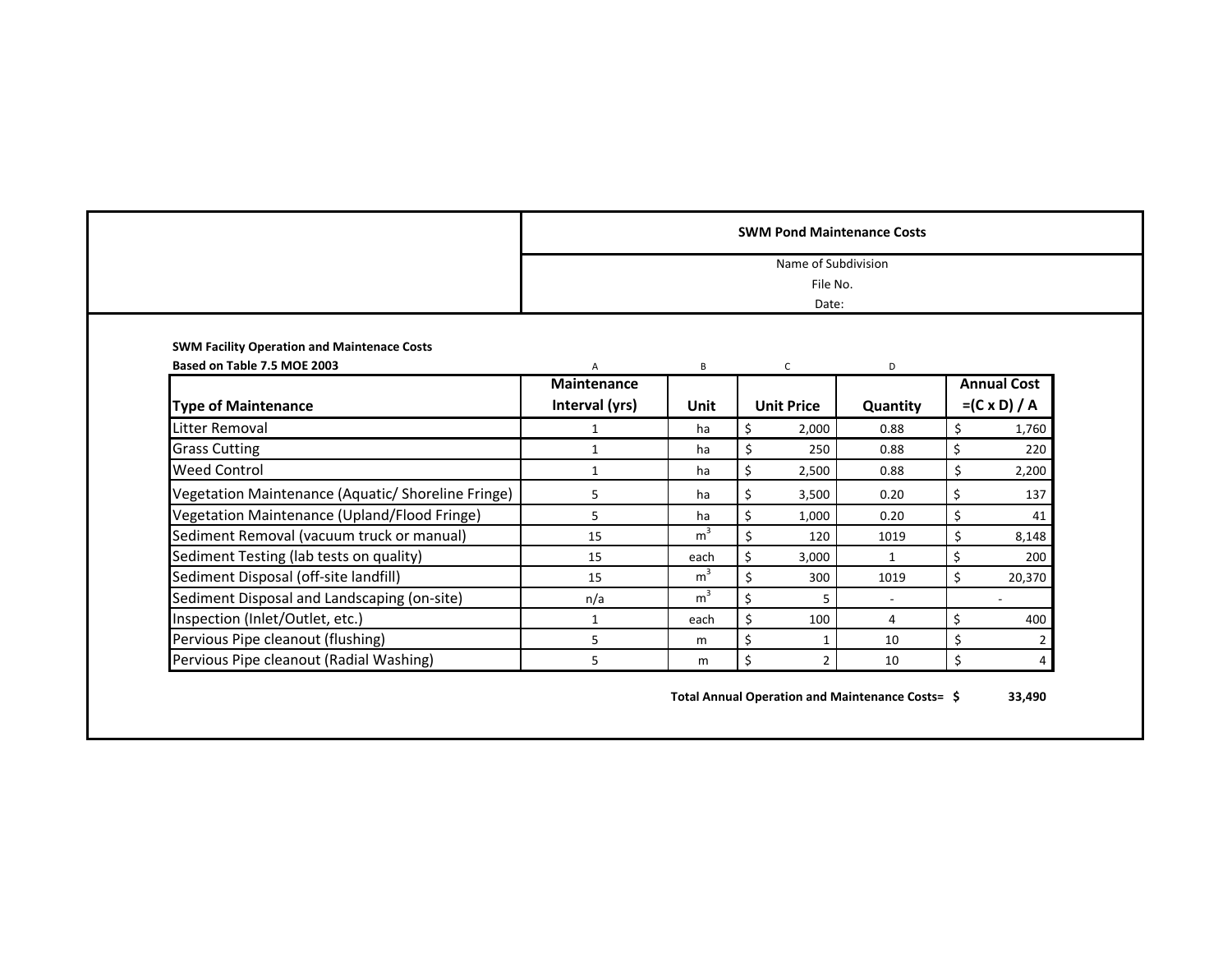Client Name Project Title

PREPARED BY:

**COMPANY NAME**

"[Name of Primary Author(s)]" "[Click Position]"

CHECKED BY:

**COMPANY NAME**

"[Name of QC Checker]" "[Click Position]"

AUTHORIZED FOR ISSUE BY:

**COMPANY NAME**

"[Name of Authoritizing Supervisor \"VP/PL\" "[Click Vice President / Practice Leader]"

## **Issues and Revisions Registry**

| <b>Identification</b> | <b>Date</b> | Description of issued and/or revision |
|-----------------------|-------------|---------------------------------------|
| Draft Report          |             | For internal review                   |
| <b>Draft Report</b>   |             | For client review                     |
|                       |             |                                       |
|                       |             |                                       |
|                       |             |                                       |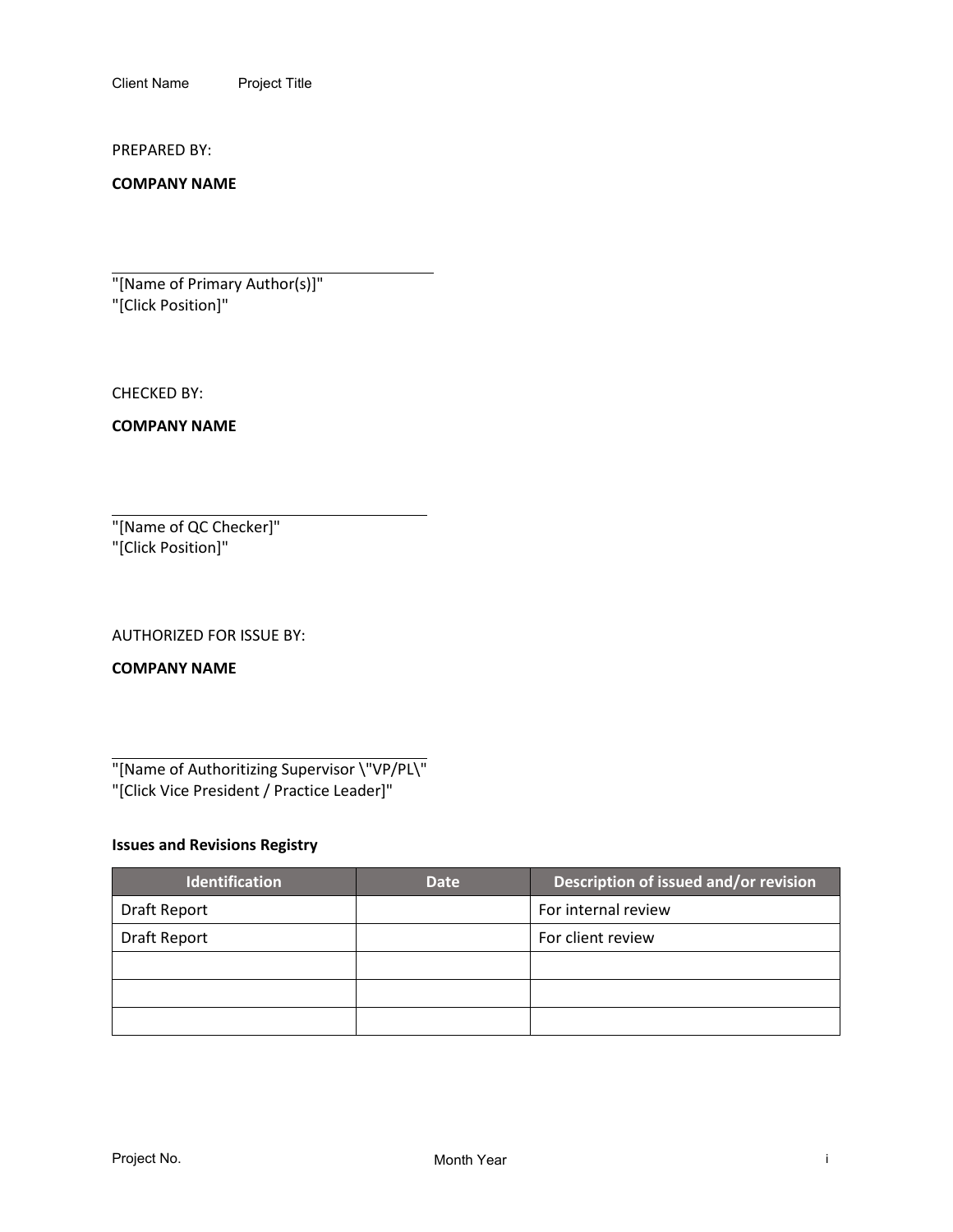#### **Statement of Conditions**

This Report / Study (the "Work") has been prepared at the request of, and for the exclusive use of, the Owner / Client, [City of / Town of XXXX] and its affiliates (the "Intended User"). No one other than the Intended User has the right to use and rely on the Work without first obtaining the written authorization of Company Name and its Owner. Company Name expressly excludes liability to any party except the Intended User for any use of, and/or reliance upon, the work.

Neither possession of the Work, nor a copy of it, carries the right of publication. All copyright in the Work is reserved to Company Name The Work shall not be disclosed, produced or reproduced, quoted from, or referred to, in whole or in part, or published in any manner, without the express written consent of Company Name, [City of / Town of XXXX], or the Owner.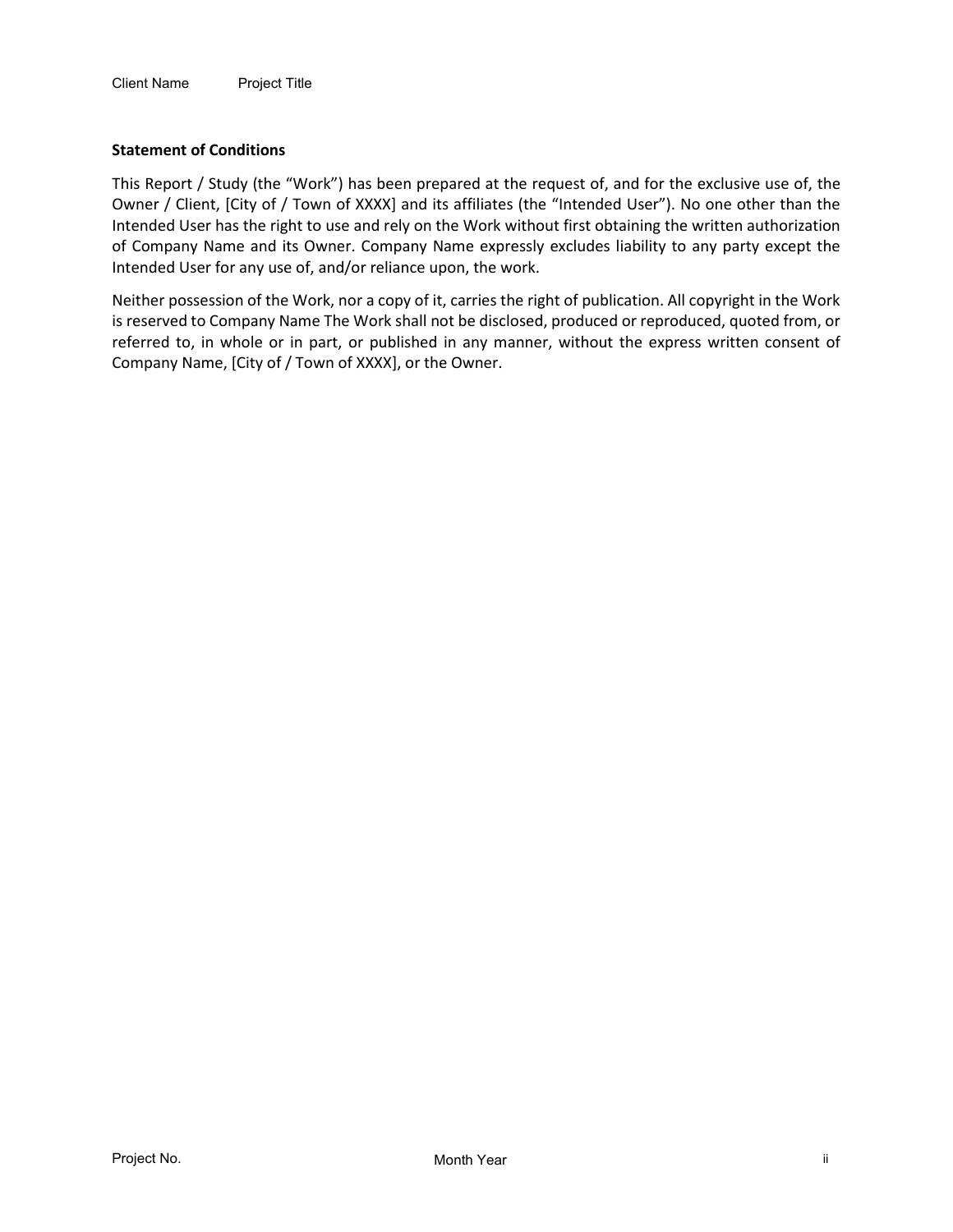# **Table of Contents**

| $\mathbf{1}$            |     |  |  |
|-------------------------|-----|--|--|
| $\overline{2}$          |     |  |  |
| 3                       |     |  |  |
| 4                       |     |  |  |
|                         | 4.1 |  |  |
|                         | 4.2 |  |  |
|                         | 4.3 |  |  |
|                         | 4.4 |  |  |
| 5                       |     |  |  |
|                         | 5.1 |  |  |
|                         | 5.2 |  |  |
|                         | 5.3 |  |  |
|                         | 5.4 |  |  |
|                         | 5.5 |  |  |
|                         | 5.6 |  |  |
| 6                       |     |  |  |
| $\overline{\mathbf{z}}$ |     |  |  |

#### **LIST OF TABLES**

| Table 4.1 |  |  |
|-----------|--|--|
|-----------|--|--|

#### **LIST OF FIGURES**

| Figure STM-03 - Post-Development Drainage Area Plan (Interim Condition)  Following Report |  |
|-------------------------------------------------------------------------------------------|--|
|                                                                                           |  |

#### **APPENDICES**

- Appendix A SWM Pond Permits and Approvals
- Appendix B Sediment Accumulation Calculations
- Appendix C Annual Maintenance Costs
- Appendix D Statement of Limiting Conditions and Assumptions

#### **LIST OF DRAWINGS**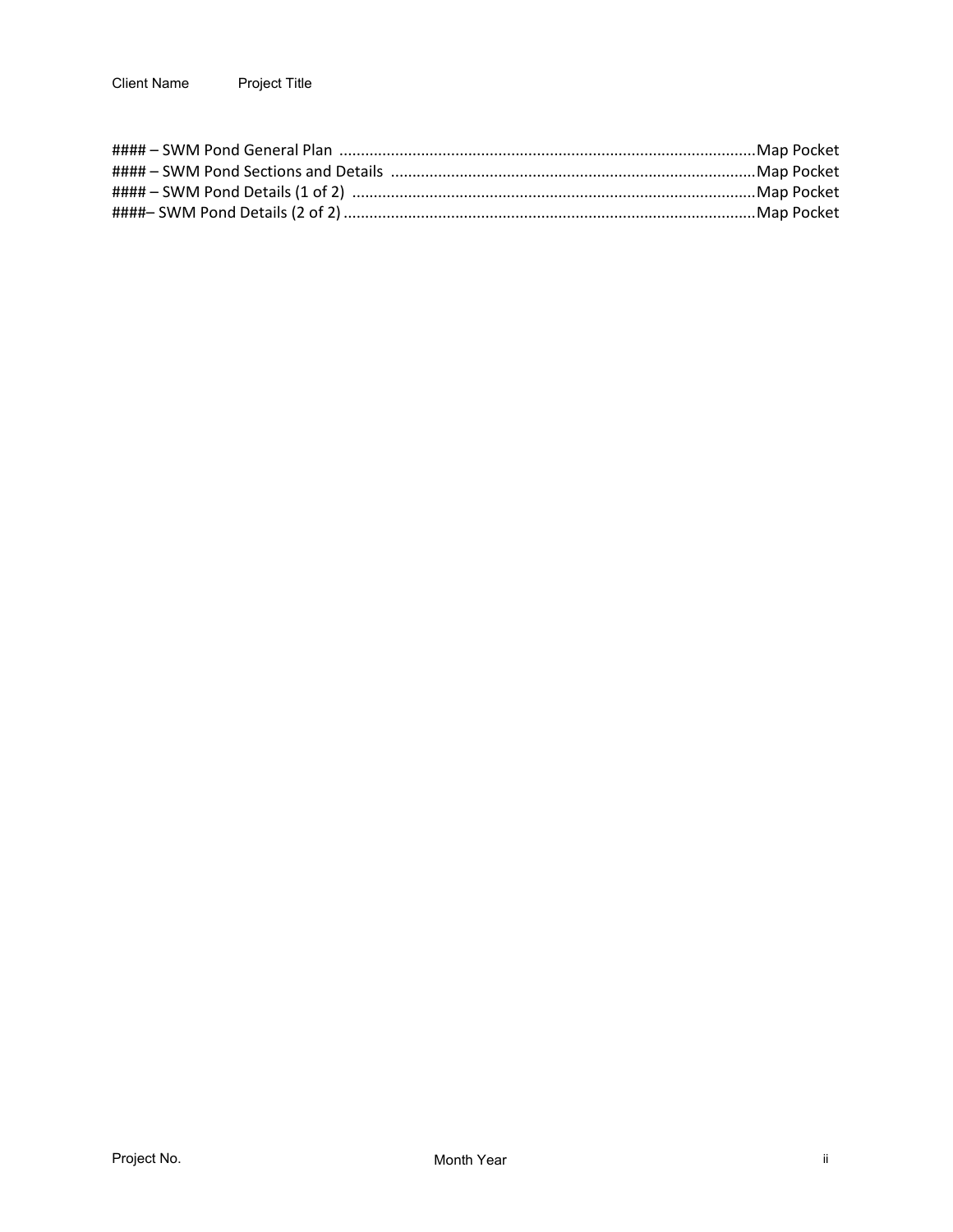# **1 Introduction**

\_\_\_\_\_\_\_\_\_\_\_\_\_\_\_\_\_ [Consultant] was retained by \_\_\_\_\_\_\_\_\_\_\_\_\_\_\_\_\_\_ (the 'Owner') to undertake the detailed engineering design in support of the [Development], located in the Town of Ayr, Regional Municipality of Waterloo (the 'Region'). As part of the detailed design, a stormwater management (SWM) wet pond facility was proposed to accommodate runoff from the subdivisions, as detailed within the \_\_\_\_\_\_\_\_\_\_\_\_\_\_\_\_\_\_\_\_\_\_\_\_\_\_\_\_\_\_\_\_\_\_ [existing SWM Report]. Within the appendices of this SWM report, an Operations & Maintenance Manual was provided, based on the design volumes of the pond.

The purpose of the following report is to provide a stand-alone Operations & Maintenance manual outlining the operation and maintenance procedures for the subject stormwater management wet pond.

# **2 Site Location**

The \_\_\_\_\_\_\_ Subdivision (Draft Plan No. ####, Registered M Plan No. ####) is located within the Town of Ayr, \_\_\_\_\_\_\_\_\_\_\_\_ [description location]. Refer to the Location Plan provided as **Figure 1** following this report.

# **3 Pond Description**

The Subdivision consists primarily of [description of subdivision]. Stormwater runoff from the \_\_\_\_\_\_\_\_ Subdivision, as well as runoff received from external areas, is accommodated by a stormwater management wet pond facility located at the southwest corner of the NAME subdivision. The total ### ha pond block is situated \_\_\_\_\_\_\_ relative to \_\_\_\_\_\_ [Subdivision]. The Town approved design drawings for the SWM Pond are enclosed for reference with this report as **Drawings ### – ####.** Permits and Approvals related to the SWM Pond are provided in **Appendix A**.

A total ### ha drainage area is tributary to the SWM Pond (including external areas), with an average imperviousness of ###%. Refer to **Figures STM-01 and STM-02** enclosed with this report, depicting the post-development drainage areas. The Level 1 Enhanced protection storage volume requirement for ### % impervious is ### m<sup>3</sup>/ha, of which ## m<sup>3</sup>/ha is the extended detention, leaving ### m<sup>3</sup>/ha as the permanent pool requirement in order to achieve 80% removal of total suspended solids (TTS). As such, a permanent pool volume of #### m<sup>3</sup> is required. The constructed SWM Pond provides a total permanent pool volume of #### m<sup>3</sup> and is therefore sufficiently sized in order to provide 80% removal of Total Suspended Solids.

The pond outlet consists of a ### m x ### m concrete box [or other type of structure] outlet control structure. A hickenbottom [or other type] structure fitted with a ### mm diameter reverse-slope pipe conveys flows to the control manhole, where a ### mm diameter orifice (installed at an invert elevation of #### m) controls the extended detention within the pond. A ## m x ## m ditch inlet catch basin (DICB1) and a ##m x ## m ditch inlet catch basin (DICB2) are installed at grate invert elevations of #### m and #### m, respectively. A concrete orifice control wall is constructed within the ## m x ## m box structure [or other type], to provide erosion control (as discussed above) and quantity control of the pond. The concrete orifice control wall houses the ### mm diameter orifice (as mentioned above) as well as a ## m x ## m rectangular orifice at an invert elevation of #### m. **Drawing ####** enclosed with this report depicts details of the orifice control wall. Additionally, a ### m spillway is provided along the side of the pond at an average invert elevation of ##### m.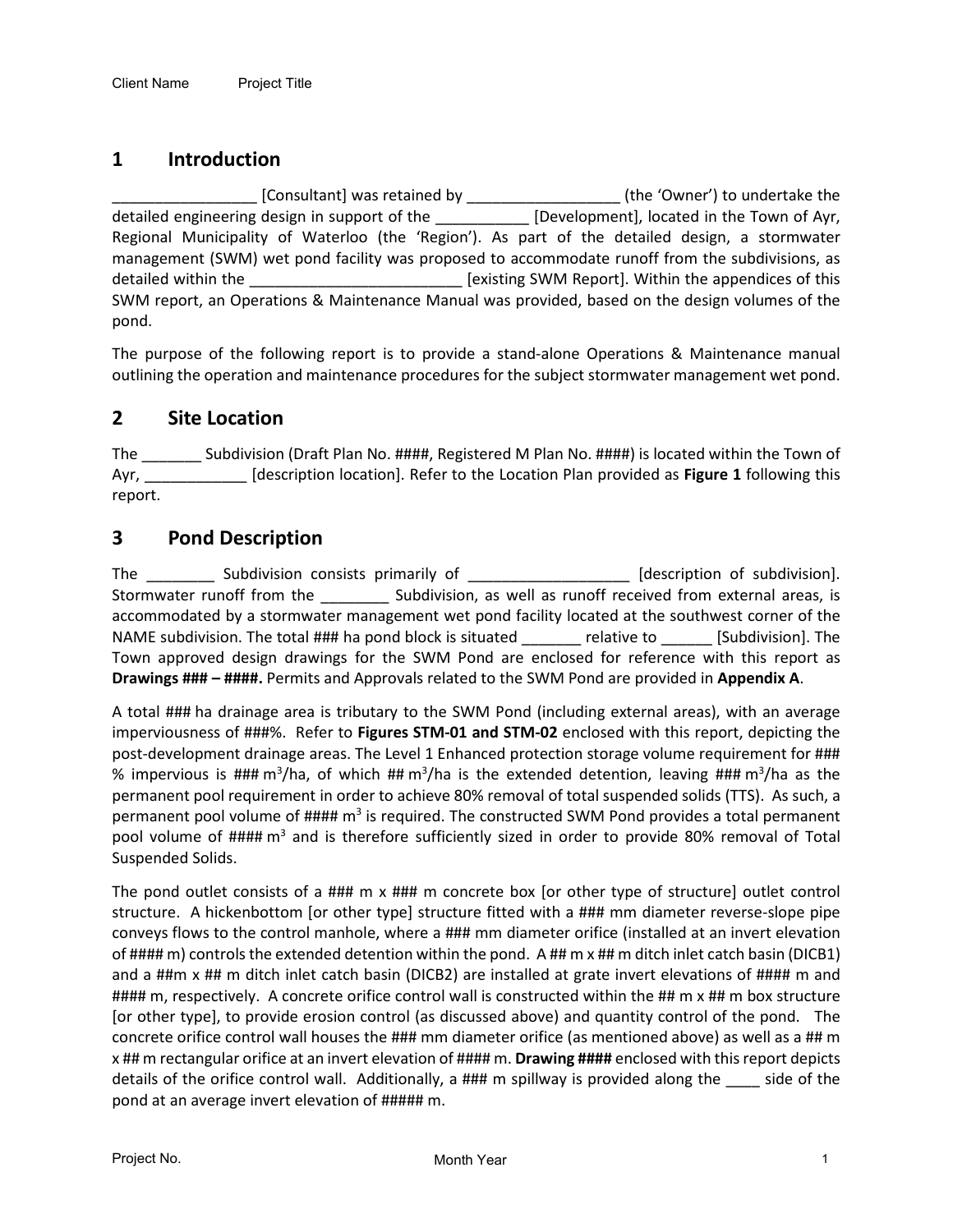# <span id="page-7-0"></span>**4 Cleanout Frequency**

According to Table 6.3 of the *Ministry of Environment (MOE) SWM Planning & Design (SWMPD) Manual*, the yearly sediment loading for ### % imperviousness is ### m<sup>3</sup>/ha of drainage area, resulting in ### m<sup>3</sup>/year of sediment accumulation for the ### ha area (### m<sup>3</sup>/ha x ### ha = ### m<sup>3</sup>/year). Two (2) approaches were considered for calculating the cleanout frequency of the pond. The first calculates the number of years of sediment accumulation which would reduce the sediment forebay volume by 50%, and the second calculates the number of years of sediment accumulation which would reduce the overall permanent pool such that the TSS removal efficiency is reduced by 5% from 80% to 75%.

## <span id="page-7-1"></span>**4.1 Reduction of Sediment Forebay Volume by 50%**

The sediment forebay should be able to accumulate sediment for at least 10 years before its volume is reduced by 50% and cleanout is required. The pond provides a sediment forebay volume of  $\text{HHHH}$  m<sup>3</sup>. Based on the estimated sediment loading rate, established in **Section [4](#page-7-0)** above, it would take approximately ## years before the sediment forebay volume is reduced by 50% to ### m<sup>3</sup> (#### m<sup>3</sup>/ ### m3 /year = ## years).

#### <span id="page-7-2"></span>**4.2 Reduction of TSS Removal Efficiency by 5%**

The SWM Pond was designed to provide Enhanced (Level 1) Protection as defined by the Ministry of the Environment, Conservation, and Parks (MOECP) Stormwater Management Planning and Design Manual (2003), requiring an 80% removal of Total Suspended Solids (TSS). Therefore, reduction of the sediment removal efficiency by 5% would result in an overall 75% TSS removal efficiency being provided by the SWM Pond. Interpolating between the values provided in MOECP Table 3.2, a 75% TSS removal efficiency (for a tributary drainage area with a  $\# \# \%$  imperviousness) requires a  $\# \# \text{ m}^3/\text{ha}$  storage volume. Since 40 m<sup>3</sup>/ha of this storage volume is to be accommodated by the extended detention portion of the pond, the remaining ### m<sup>3</sup>/ha storage volume requirement is to be provided within the permanent pool portion of the pond. As such, a #### m<sup>3</sup> permanent pool volume (#### ha x ### m<sup>3</sup>/ha = ##### m<sup>3</sup>) would provide a 75% TSS removal.

The SWM Pond provides a total  $\# \# \# \mathfrak{m}^3$  permanent pool volume. Therefore, in order for the TSS removal efficiency to be reduced by 5% (to an overall 75% TSS removal efficiency), the permanent pool volume would need to be reduced by #### m<sup>3</sup> (#### m<sup>3</sup> – #### m<sup>3</sup> = #### m<sup>3</sup>). Based on the annual sediment loading rate of ### m<sup>3</sup>/year, it would take approximately ## years for the permanent pool volume to be reduced such that a 5% reduction in TSS removal efficiency occurs.

#### **4.3 Recommended Clean-out Frequency**

Based on calculations presented in **Section [4.1](#page-7-1)** above, it would take approximately ## years for sediment accumulation to reduce the available pond forebay volume by 50%. Calculations presented within **Section [4.2](#page-7-2)**, determined that it would take approximately ## years for sediment accumulation to reduce the TSS removal efficiency of the pond by 5%. It is therefore recommended that pond cleanouts take place a minimum of once every ## years in order to maintain both the volume capacity of the pond forebay and overall sediment removal capacity within the pond.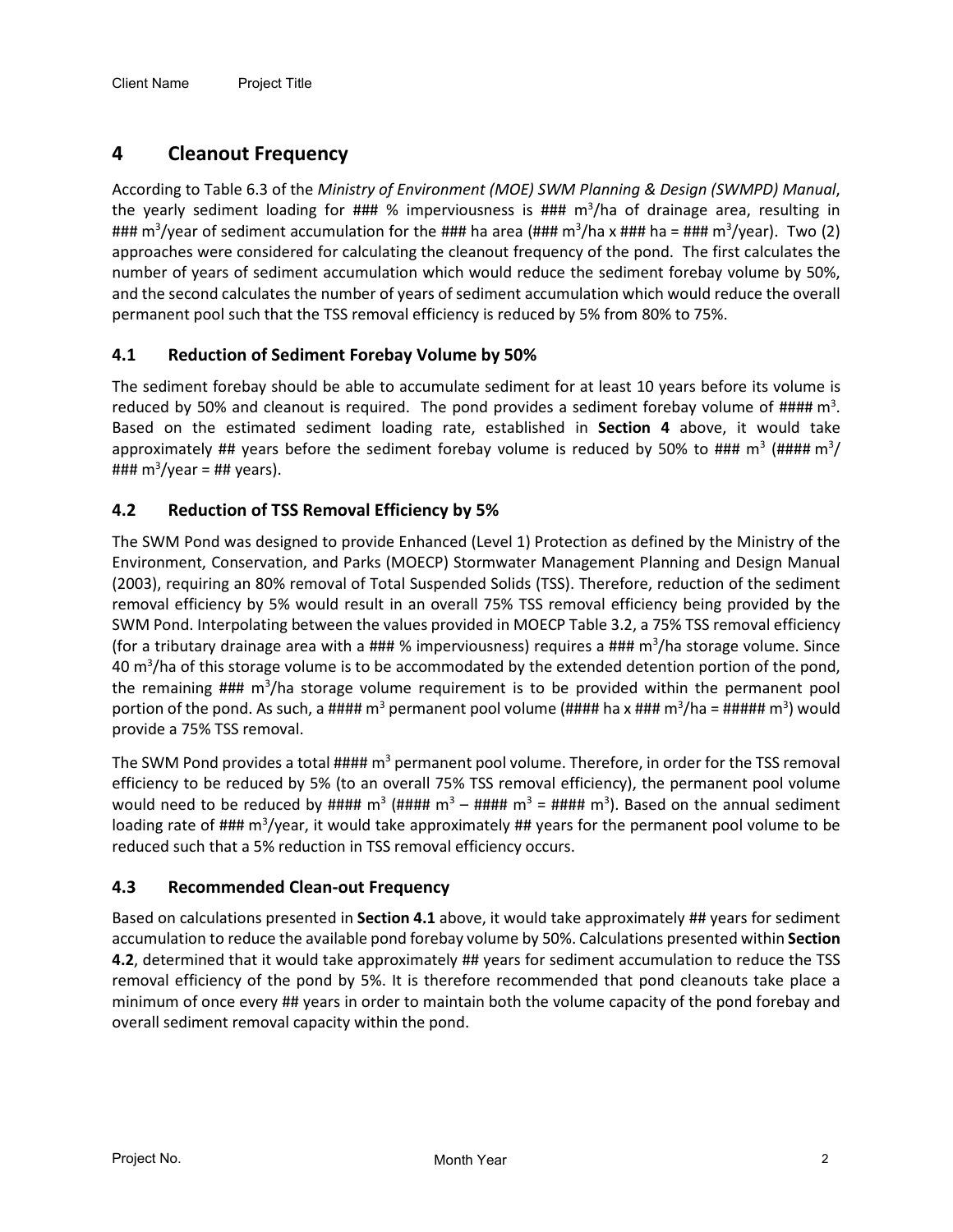#### **4.4 Sediment Removal Operations**

Prior to commencing maintenance and sediment removal operations, all applicable permits shall be obtained.

During maintenance and sediment removal operations it is recommended that inflows be diverted around the pond. The pond can then be dewatered via gravity flow to the normal water level of ### m via the ### mm diameter orifice. For the remaining water in the pond which is below the normal water level, portable pumps can be used to facilitate dewatering. The pond forebay is to be pumped from the proposed dewatering sump located in the pond forebay, as shown on **Drawings ####** and **####**. If dewatering of the pond wet cell is required for maintenance purposes, the wet cell can be dewatered by the use of pumps as well, from the hickenbottom structure.

Given space restrictions, there is no area available for spreading and drying of the sediment. In addition, drying sediment may cause odours which are undesirable given adjacent residential land uses. As such, it is recommended that sediment could be removed from the pond by means of an excavator and loaded onto sealed dump trucks to be disposed of at an approved disposal site. Alternatively, sediment could be removed by use of a vacuum truck and disposed of at an approved disposal site. The use of polymer flocculants could reduce the trucking costs by significantly reducing the slump of the sediment.

# **5 Inspections & Maintenance**

Maintenance is an important aspect of SWM pond performance. One of the main reasons for SWM pond failures and/or poor performance is a lack of regular maintenance and cleanout operations.

#### **5.1 Inspections**

During the first two (2) years of operation, the facility should be inspected after every significant storm event to ensure proper functioning (average is about four (4) inspections per year). After this initial time period, and confirmation that the wet pond is operating as intended, frequency of inspections may be lessened to once per year (annually). However, if such factors such as upstream development occur, more frequent inspections may need to be carried out due to the potential operation problems this could incur. An inspection report should be filled out during each inspection and kept on file.

#### **5.2 Maintenance Operations**

SWM pond inspections determine the extent of required maintenance activities. **[Table 4.1](#page-8-0)** below (adapted from Table 6.1 of the MOECP Stormwater Management Planning and Design Manual, 2003) provides a checklist of typical operation and maintenances activities to be completed for the wet pond.

<span id="page-8-0"></span>

| <b>Item</b><br>No. | <b>Operation or Maintenance Activity</b> | <b>Wet Pond</b> | <b>Table</b>                                             |
|--------------------|------------------------------------------|-----------------|----------------------------------------------------------|
|                    | Inspection                               |                 | 4x / year for 2 years;<br>after 2 years inspect annually |
|                    | <b>Grass Cutting</b>                     |                 | As Required                                              |

| <b>Maintenance Checklist</b><br>Table 4.1 |  |
|-------------------------------------------|--|
|-------------------------------------------|--|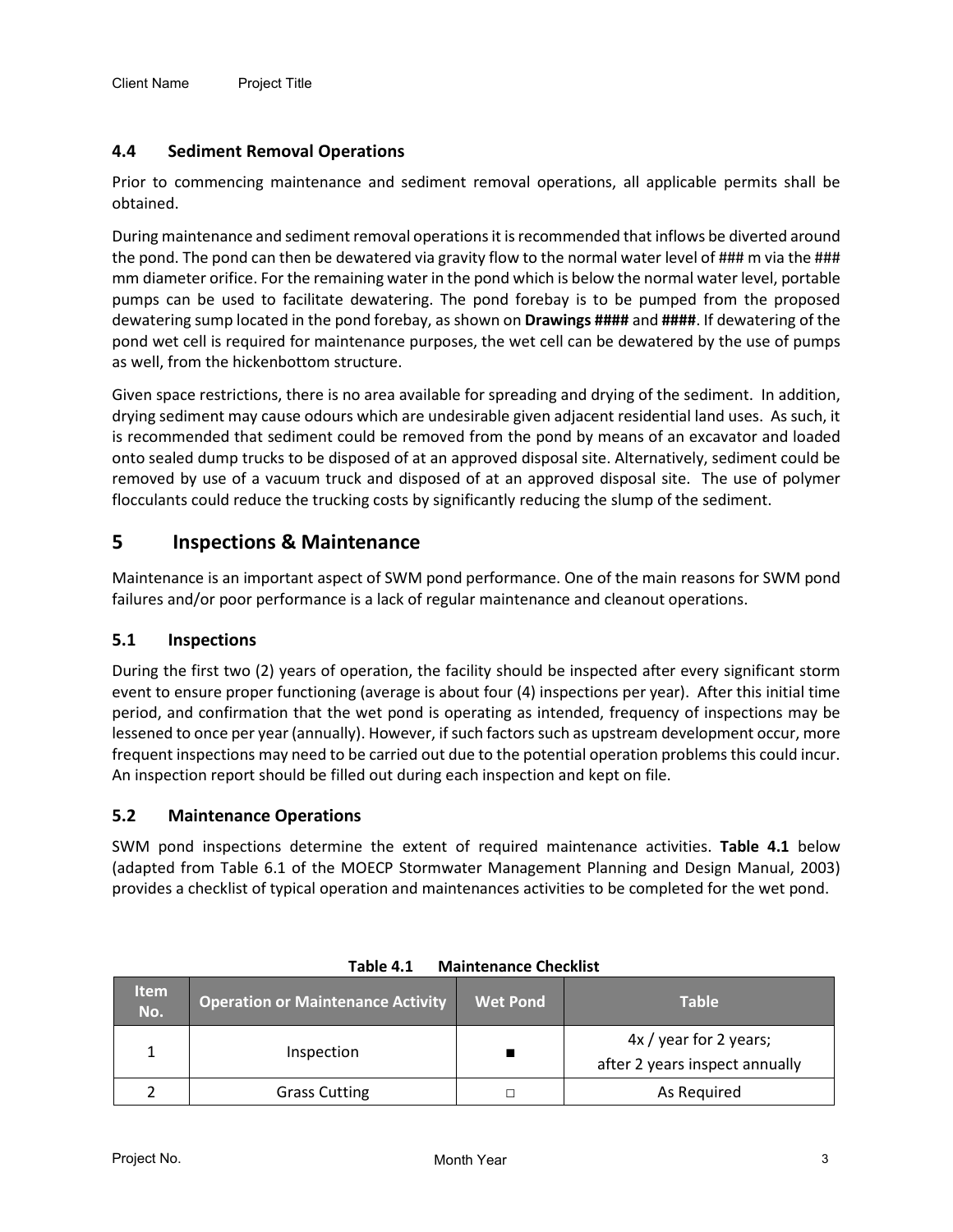| <b>Item</b><br>No. | <b>Operation or Maintenance Activity</b>                          | <b>Wet Pond</b> | <b>Table</b>                                                      |
|--------------------|-------------------------------------------------------------------|-----------------|-------------------------------------------------------------------|
| 3                  | <b>Weed Control</b>                                               |                 | Annually                                                          |
| 4                  | <b>Upland Vegetation Replanting</b>                               | П               | As Required                                                       |
| 5                  | Shoreline Fringe and Flood Fringe<br><b>Vegetation Replanting</b> | П               | As Required                                                       |
| 6                  | <b>Aquatic Vegetation Replanting</b>                              | $\Box$          | As Required                                                       |
|                    | <b>Removal of Accumulated</b><br>Sediments                        | п               | Every 15 years                                                    |
| 8                  | Trash Removal                                                     | ■               | Remove trash once during the<br>spring, then based on observation |

| Table 4.1 | <b>Maintenance Checklist</b> |  |
|-----------|------------------------------|--|
|-----------|------------------------------|--|

*■ Normally Required*

□ *May be Required*

#### **5.3 Grass Cutting**

Generally, it is recommended that grass-cutting be limited or eliminated around SWM ponds since allowing grass to grow tends to enhance water quality and provide other benefits for wet facilities. For instance, short grass around a wet SWM pond provides an ideal habitat for nuisance species such as geese. Allowing the grass to grow is an effective means of deterring geese.

If grass cutting is required by the Town of Whitchurch-Stouffville, the grass around the SWM pond should not be cut to the edge of the permanent pool. As a safety precaution, cutting should be done parallel to the water with grass clippings being blown upland to reduce the potential for organic loadings to the pond.

#### **5.4 Weed Control**

Weeds are generally defined as any kind of vegetation which is unwanted in a particular area. Weeding should be done by hand to prevent the destruction of surrounding vegetation. The use of herbicides and insecticides should be prohibited near the SWM ponds since they create water quality problems. The use of fertilizer should also be restricted to minimize the nutrient loading to the downstream receiving waters.

#### **5.5 Plantings**

Upland and flood fringe plantings are generally stable and should require minimum maintenance or reestablishment. Shoreline fringe areas are subject to harsher conditions as a result of the frequent wetting and drying associated with this zone. It is anticipated that vegetation in the aquatic and shoreline fringe zones will require some replanting or enhancement during the first two (2) years of operation of the facility.